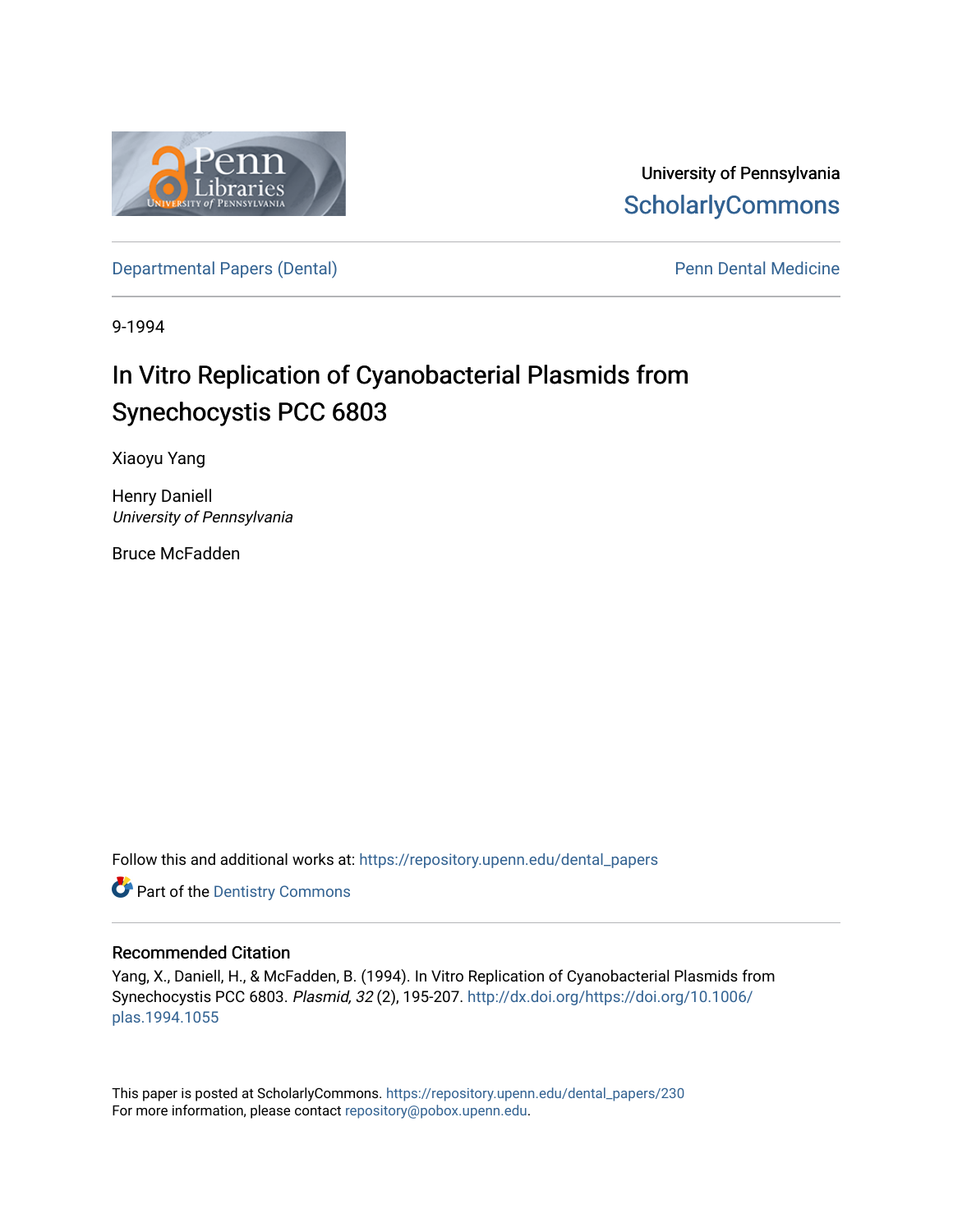## In Vitro Replication of Cyanobacterial Plasmids from Synechocystis PCC 6803

## Abstract

Little knowledge of DNA replication in cyanobacteria is available. In this study, we report the development and characterization of an in vitro system for studies of replication of the endogenous plasmids from the unicellular cyanobacterium Synechocystis 6803. This system (fraction III) was isolated at high salt concentrations and partially purified on a heparin-agarose column. DNA polymerases in Synechocystis 6803 appeared to be associated with membranes and could be released by the addition of ammonium sulfate to 20% saturation. DNA synthesis in fraction III was dependent on the addition of cyanobacterial plasmids isolated from the same strain. The *in vitro* replication products consist mostly of the supercoiled form of the plasmids. Unlike replication of many *Escherichia coli* plasmids, replication of cyanobacterial plasmids did not require added ATP, was not inhibited by omission of the ribonucleotides, and was insensitive to the RNA polymerase inhibitor rifampicin and the gyrase inhibitor novobiocin, but was inhibited by ethidium bromide. These data suggest that RNA may not be involved in the initiation of replication of cyanobacterial plasmids from Synechocystis 6803. In addition, intermediates of replication have been detected by two-dimensional gel electrophoresis. Density labeling experiments also indicate that cyanobacterial plasmid synthesis in vitro occurs by a semiconservative replication.

## **Disciplines**

**Dentistry**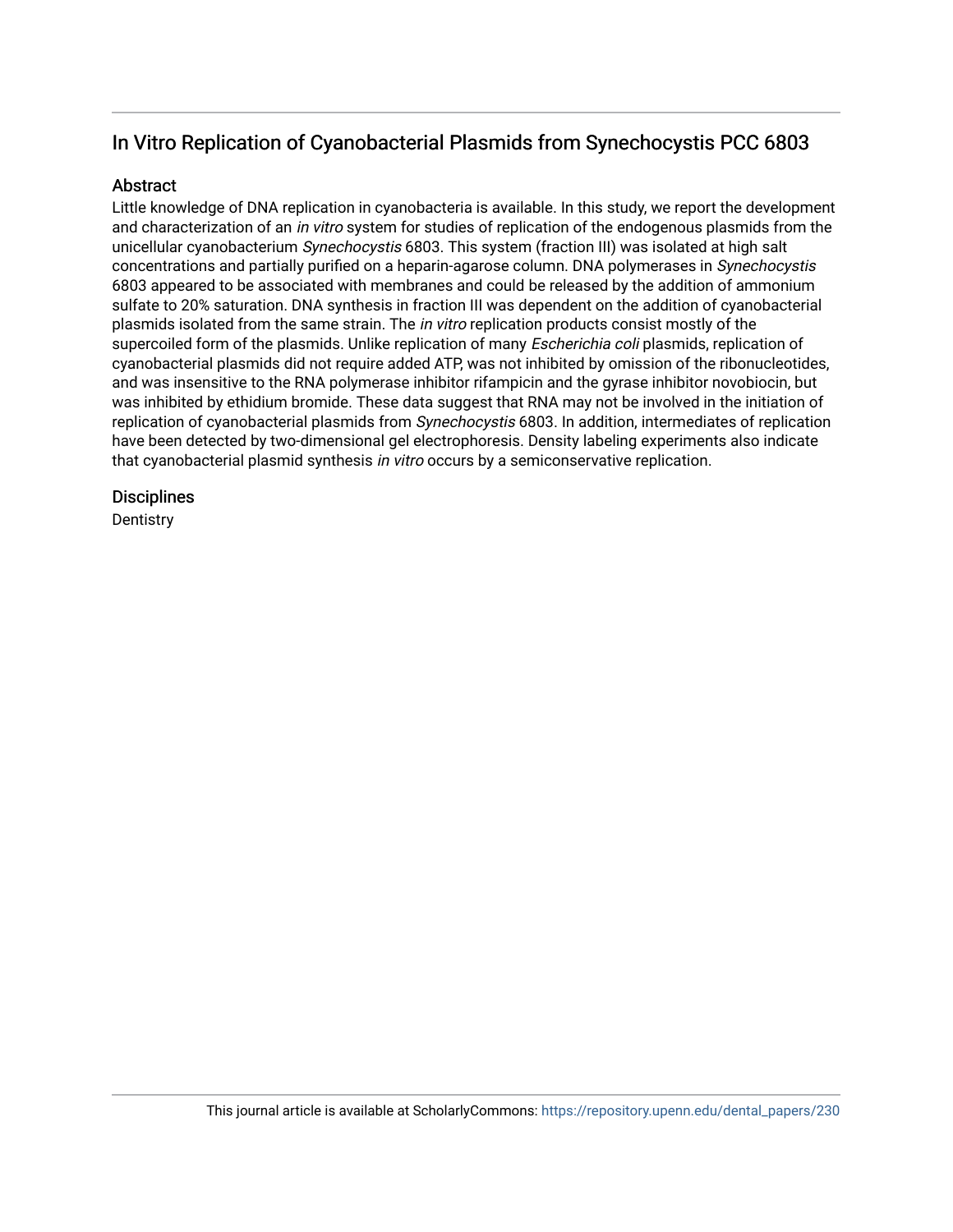## In Vitro Replication of Cyanobacterial Plasmids from Synechocystis PCC 6803

XIAOYU YANG,\*<sup>1</sup> HENRY DANIELL,<sup>†</sup> AND BRUCE MCFADDEN<sup>\*,2</sup>

\*Department of Biochemistry and Biophysics, Washington State University, Pullman, Washington 99164-4660; and †Department of Botany and Microbiology, Auburn University, Auburn, Alabama 36849-5407

Received January 4, 1994; revised April 18, 1994

Little knowledge of DNA replication in cyanobacteria is available. In this study, we report the development and characterization of an in vitro system for studies of replication of the endogenous plasmids from the unicellular cyanobacterium Synechocystis 6803. This system (fraction III) was isolated at high salt concentrations and partially purified on a heparin-agarose column. DNA polymerases in Synechocystis 6803 appeared to be associated with membranes and could be released by the addition of ammonium sulfate to 20% saturation. DNA synthesis in fraction III was dependent on the addition of cyanobacterial plasmids isolated from the same strain. The in vitro replication products consist mostly of the supercoiled form of the plasmids. Unlike replication of many *Escherichia coli* plasmids, replication of cyanobacterial plasmids did not require added ATP, was not inhibited by omission of the ribonucleotides, and was insensitive to the RNA polymerase inhibitor rifampicin and the gyrase inhibitor novobiocin, but was inhibited by ethidium bromide. These data suggest that RNA may not be involved in the initiation of replication of cyanobacterial plasmids from Synechocystis 6803. In addition, intermediates of replication have been detected by two-dimensional gel electrophoresis. Density labeling experiments also indicate that cyanobacterial plasmid synthesis in vitro occurs by a semiconservative replication, @ 1994 Academic Press, Inc.

The *in vitro* replication of *Escherichia coli* chromosomal DNA and plasmid DNA has been well characterized in numerous studies. These investigations have enabled an examination in great detail of the biochemical mechanisms involved in the initiation and elongation of DNA chains and a characterization of the protein factors required for these processes (Kornberg and Baker, 1992; Kues and Stahl, 1989). Such in vitro studies have focused on replication of E. coli plasmids such as ColE1 (Sakakibara and Tomizawa, 1974; Staudenbauer, 1976; Conrad and Campbell, 1979), RSF1010 (Diaz and Staudenbauer, 1982), R6K (Inuzuka and Helinski, 1978a,b), Ori C plasmids (Fuller et al., 1981), and R1 (Diaz et al., 1981), as well as

Present address: Division of Human Retrovirology, Dana Farber Cancer Institute, 44 Binney St., Boston, MA 02115.

<sup>2</sup> To whom correspondence should be addressed.

many phages (Kornberg and Baker, 1992; Wickner, 1990). *In vitro* replication has also been studied for the plasmid pT181 (Khan et al., 1981) from Staphylococcus aureus and a yeast  $2$ -µm plasmid (Jaswinski and Edelman, 1979). In general, these studies have been combined with in vivo investigations employing genetic mutations to yield considerable insight into the replication of plasmids and associated regulation (Kornberg and Baker, 1992; Kues and Stahl, 1989).

Except for ColE1-type plasmids, most plasmids encode one or more proteins as replication initiation factors necessary for their replication (Kornberg and Baker, 1992; Kues and Stahl, 1989). At present, two different initiation mechanisms for plasmid replication are known. Most E. coli plasmids initiate either bidirectionally or unidirectionally from an RNA primer at the origin(s) of replication (Kornberg and Baker, 1992; Kues and Stahl, 1989). As the replication proceeds, a theta-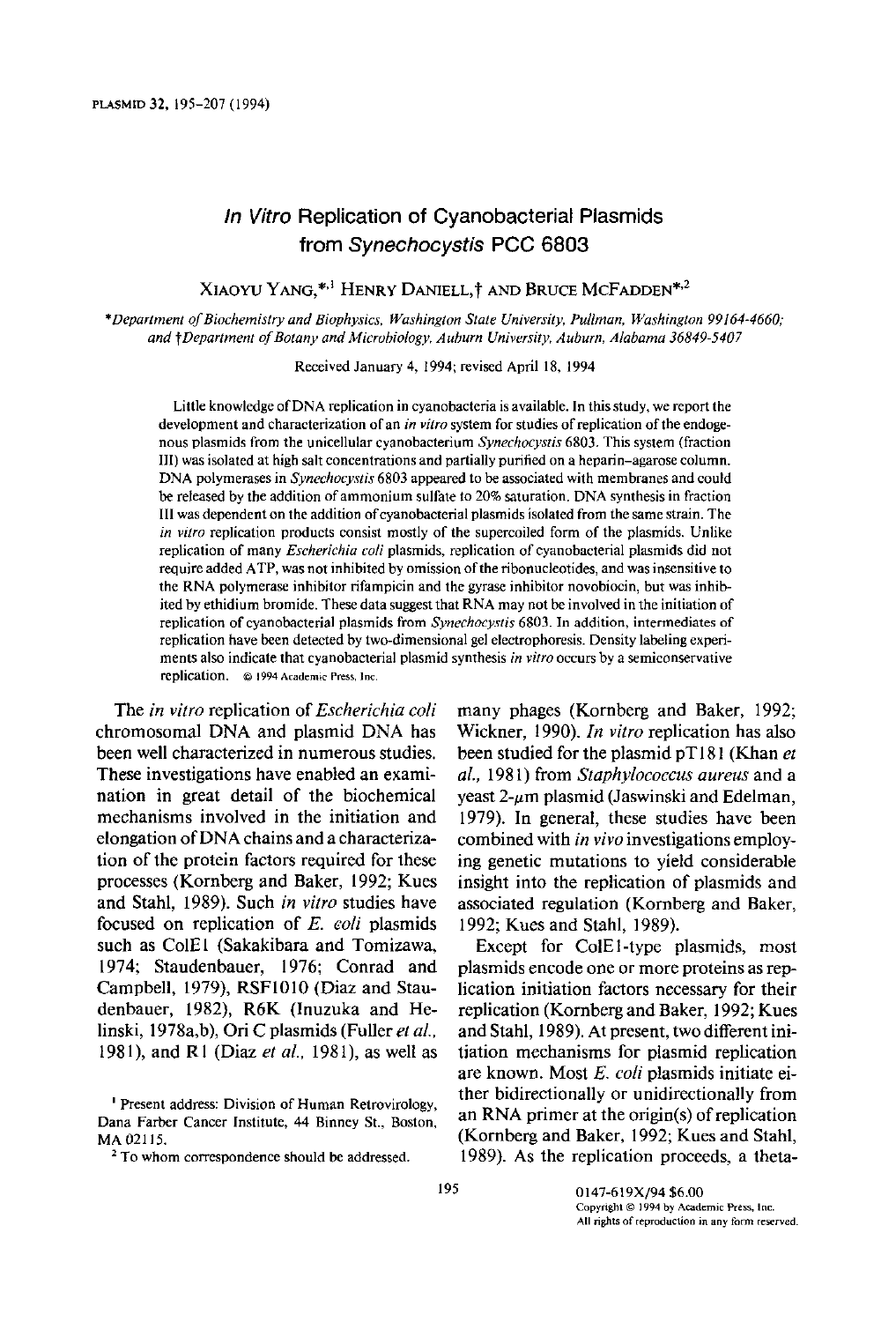like structure is observed. On the other hand, a number of small plasmids such as pT181, pC194, and pUB110 from gram-positive bacteria replicate by a rolling-circle mechanism through extending the DNA strand from a specific nick created by a plasmid-encoded replication initiation protein. During the replication process, a sigma-like structure is formed and after one round of replication, a single-stranded plasmid intermediate is generated (Gruss and Ehrlich, 1989).

Cyanobacteria are a diverse group of gramnegative bacteria carrying photosynthetic constituents that are very similar to those in chloroplasts of higher plants. Many strains of cyanobacteria contain one or more phenotypically cryptic plasmids of different sizes (Houmard and Tandeau de Marsac, 1988). Little is known about replication of either chromosomal DNA or plasmids in evanobacteria, in spite of the fact that DNA replication in E. coli and chloroplasts has been extensively investigated. To date, only three cyanobacterial plasmids have been sequenced (Yang and McFadden, 1993, 1994; Perkins and Barnum. 1992). The origins of replication in cyanobacterial plasmids have not been characterized. However, E. coli plasmids do not autonomously replicate within cyanobacteria (Kuhlemeier et al., 1983), nor do cyanobacterial plasmids replicate in E. coli (Kuhlemeier et al., 1981; Shermand and van de Putte, 1982), suggesting basic differences between the replication of  $E$ . coli and that of cyanobacterial plasmids. In the first report addressing the molecular mechanism of replication of cyanobacterial plasmids, we have recently shown that small plasmids pCA2.4 and pCB2.4 from Synechocystis 6803 replicate by a rolling-circle mechanism (Yang and McFadden, 1993, 1994). This is in contrast to the case for E. coli plasmids, most of which replicate by a theta-form mechanism (Kornberg and Baker, 1992). Since E. coli vectors cannot be used for cyanobacterial genetic engineering, endogenous cyanobacterial plasmids should prove to be very important in the construction of genetic

engineering vectors for these bacteria. Numerous shuttle plasmids composed of an  $E$ . coli plasmid sequence and cyanobacterial chromosomal or plasmid sequence have been constructed (Buzby et al., 1983; Chauvat et al., 1986; Golden and Sherman, 1983). However, the lack of knowledge about the replication of cyanobacterial plasmid DNA limits the utility of these shuttle plasmids, which do not replicate efficiently within cyanobacteria. In many cases, these shuttle vectors are found to be integrated into cyanobacterial chromosomes or to recombine with resident cyanobacterial plasmids (Chauvat et al., 1986; Williams and Szalay, 1983). Often they cannot be directly visualized with the ethidium bromide on agarose gels (Chauvat et al., 1986) after transformation, indicating that they are stringently controlled in their replication.

In order to begin to understand replication of cyanobacterial plasmids and to contrast it with that of  $E$ . coli plasmids and chloroplast DNA, we now describe and characterize an in vitro replication system from the unicellular cyanobacterium Synechocystis 6803 that catalyzes the replication of exogenously added plasmids.

#### **MATERIALS AND METHODS**

## **Materials**

[methyl-<sup>3</sup>H]TTP (83 Ci/mmol),  $[\alpha$ -<sup>32</sup>P]dATP, and  $[\alpha^{-32}P]$ dTTP (3000 Ci/mmol) were purchased from NEN Nuclear. dATP, dCTP, dGTP, and dTTP were purchased from Pharmacia LKB, BrdUTP was from Sigma, and heparin-agarose from BioRad.

#### **Strain and Growth Conditions**

The cyanobacterium, Synechocystis 6803, was inoculated into 4 liters of BG-11 medium from a fresh culture until  $OD_{730} = 0.15$ and then grown in a culture chamber with fluorescence lights and bubbling of a gas mixture of 95%  $N_2$  and 5%  $CO_2$  that had been filtered through a CuSO<sub>4</sub> solution and sterile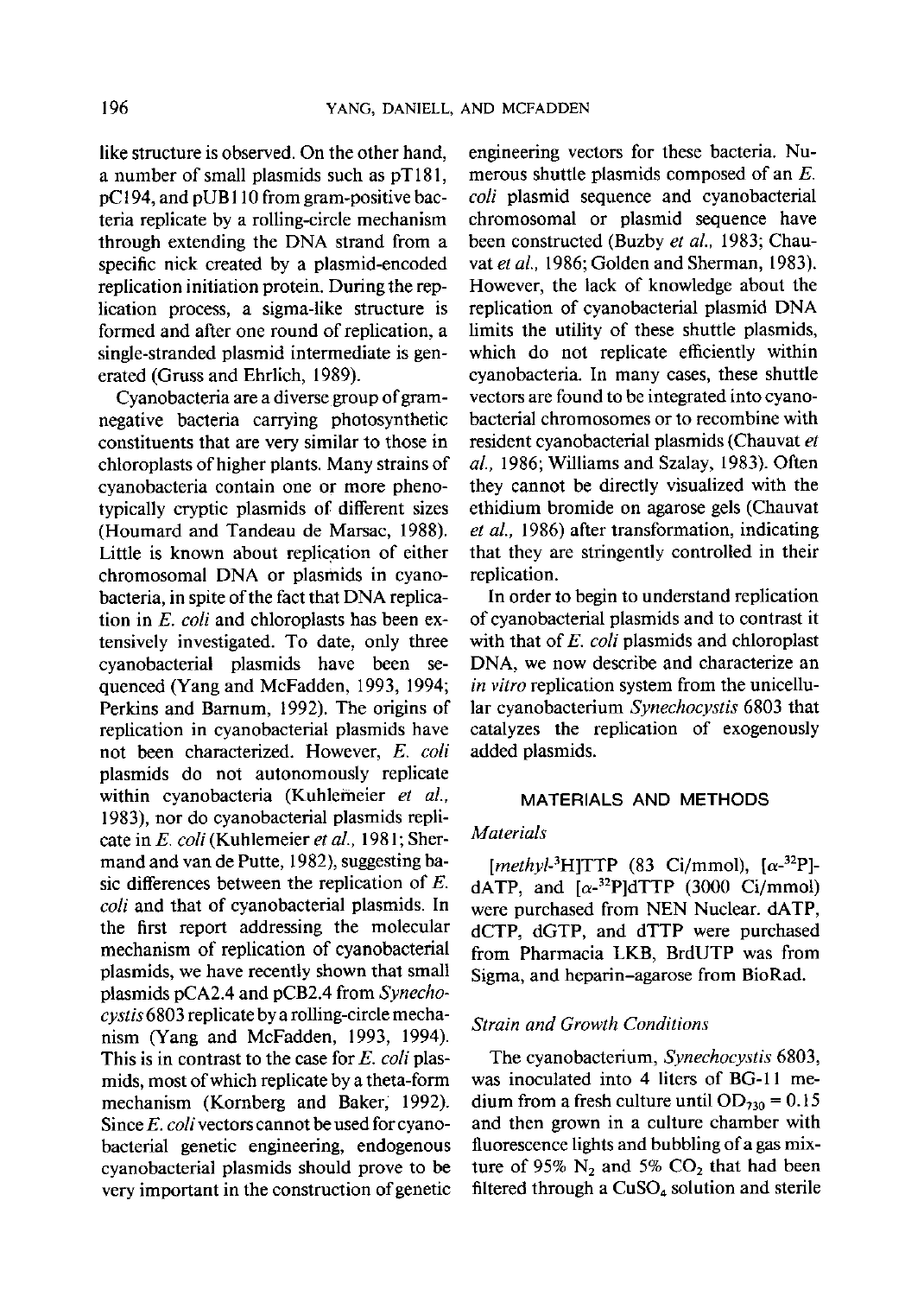filter. Under these conditions, cells can grow up to log phase within 48 h. The log phase cells were harvested by centrifugation at 8000g for 5 min, washed with buffer A (see below) twice, and stored at  $-70^{\circ}$ C.

### **Isolation of Endogenous Plasmids**

Log phase cells of *Synechocystis* 6803 frozen at  $-70^{\circ}$ C were thawed and then treated with 18 ml of saturated NaI solution at 37°C for 20 min. This treatment renders the cell wall susceptible to digestion by lysozyme. After washing with 250 ml of water, NaItreated cells were resuspended in 30 ml of the lysis buffer containing 50 mm glucose, 50 mm Tris-Cl, pH  $8.0$  (25 $\degree$ C), and 10 mm EDTA. Lysozyme was added to a final concentration of 15 mg/ml. After gentle mixing, the cells were lysed at  $37^{\circ}$ C for 1 h. Then, 60 ml of 0.2 N NaOH/1% SDS was added, the mixture was set on ice for 5 min and neutralized by adding 60 ml of 3 M potassium acetate, and DNA was isolated according to Sambrook et al. (1989). DNA was treated with 20  $\mu$ g/ml RNase for 15 min at 37°C. Plasmids were further purified by banding twice in an ethidium bromide/CsCl gradient according to Sambrook et al. (1989). The DNA isolated from Synechocystis 6803 contains two 2.4-kb plasmids (pCA2.4 and pCB2.4; Yang and McFadden, 1993, 1994), one of 5.2 kb, and one or two of  $>50$  kb (Houmard and Tandeau de Marsac, 1988).

### Preparation of in Vitro Extract

After thawing on ice, the frozen log-phase cells were resuspended in 20 ml of buffer A consisting of 20 mm Tris-Cl, pH  $8.0$  (25 $^{\circ}$ C), 10 mm  $MgCl<sub>2</sub>$ , 0.1 mm EDTA, 10 mm  $\alpha$ mercaptoethanol, 1 mM  $\alpha$ -toluenesulfonylfluoride, and 20% glycerol. The resuspended cells were then lysed by passing through a French press 3–4 times at a pressure of 20,000 psi. To the lysed cells on ice, solid ammonium sulfate was added slowly within a 10-min period to 20% saturation. This step is crucial to release DNA polymerase activity. Then, the entire mixture was centrifuged at 14,500g at  $2^{\circ}$ C for 30 min to remove cell debris. Ammonium sulfate was added to the supernatant to 65% saturation, the mixture was stirred at  $0^{\circ}$ C for 30 min, and the precipitate was collected by centrifugation at 20,000g for 20 min at  $2^{\circ}$ C, dissolved in 2.0 ml of buffer A, and dialyzed against the same buffer for 4 h at 4°C. This partially purified extract, called fraction II, was frozen at  $-70^{\circ}$ C.

## Chromatography on a Heparin-Agarose Column

Fraction II was adjusted to 25 mm ammonium sulfate and applied to a 10-ml heparinagarose column that had been equilibrated with buffer A containing 25 mM ammonium sulfate, and the column was washed with 50 ml of buffer A containing 25 mM ammonium sulfate and finally eluted with 0.5 M ammonium sulfate in buffer A. The DNA polymerase activity of each fraction (2.0 ml) was assaved under the following conditions:  $5 \mu l$ enzyme fraction, 5  $\mu$ l of 100  $\mu$ M dATP/ dCTP/dGTP plus 0.5  $\mu$ Ci [<sup>3</sup>H]TTP, 15  $\mu$ l activated calf thymus DNA (7.5  $\mu$ g), and 25  $\mu$ l  $2\times$  replication buffer (100 mm Tris, pH 8.0,  $25^{\circ}$ C, 24 mM MgCl<sub>2</sub>, and 240 mM KCl). The reaction was carried out at 37°C for 30 min and stopped by adding 1.0 ml of cold 10% TCA. After setting on ice for 10 min, the mixture was passed through a GF/C glass filter, which then was washed twice with 5% TCA containing 20 mm sodium pyrophosphate and once with 70% ethanol. Filters were dried and counted in 5.0 ml of Amersham BCS fluid in a Packard liquid scintillation counter. The fractions containing active DNA polymerase were pooled and concentrated to  $\frac{1}{10}$  vol by ultrafiltration with an Amicon YM10 membrane. The concentrated fractions were dialyzed against 100 vol of buffer A for 2 h and could be stored at  $-70^{\circ}$ C for 6 months without significant loss of activity. The heparin-agarose column-purified fractions were called fraction III.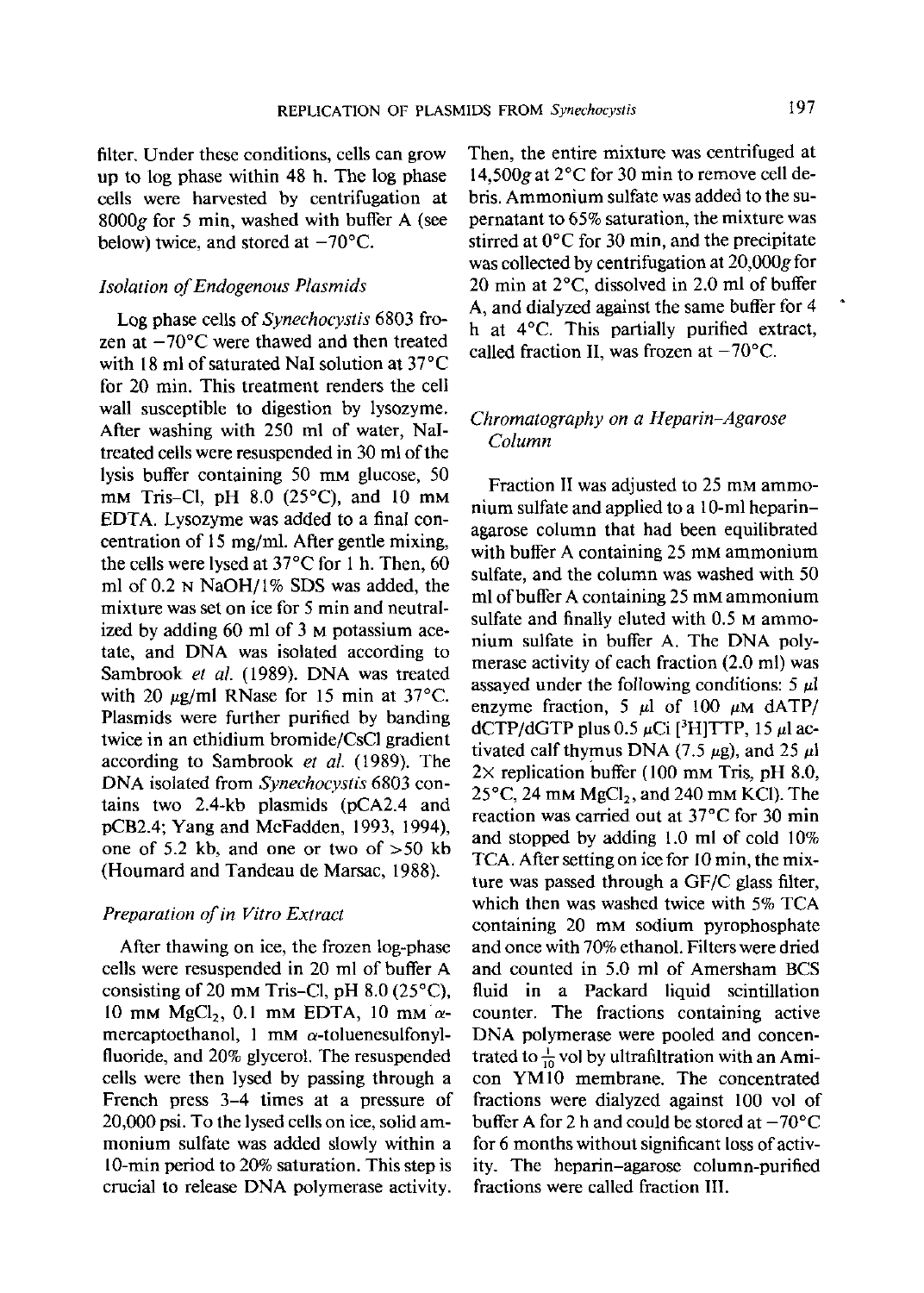## In Vitro Replication of Cyanobacterial Plasmids

Replication of cyanobacterial plasmids was tested in 100  $\mu$ l of reaction mixture containing the following components: 40 mM Tris-Cl, 10 mm MgCl<sub>2</sub>, 90 mm KCl, 1 mm DTT, 300  $\mu$ M creatine phosphate, 20  $\mu$ M each dATP, dCTP, dGTP, and  $1 \mu$ Ci of [<sup>3</sup>H]TTP, 0.5  $\mu$ g of isolated cyanobacterial plasmids (mixture of endogenous plasmids), and 20  $\mu$ l of fraction III. The reaction was allowed to proceed at 37°C for 30–40 min. Then the reaction was terminated by adding 0.5 ml of cold 10% TCA and 20  $\mu$ g of tRNA as a carrier for DNA precipitation. The acid-insoluble materials were collected and assayed for  $[{}^{3}H]$ -TTP incorporation as described in the previous section.

## Analysis of Replication Products by Agarose **Gel Electrophoresis**

To examine the products of *in vitro* replication, <sup>[3</sup>H]TTP was replaced by 1  $\mu$ M [<sup>32</sup>P]-TTP  $(10 \text{ }\mu\text{Ci})$  in the standard incubation mixture. After 30 min reaction, DNA was extracted twice with 1 vol of phenol/chloroform and once with 1 vol of chloroform and then precipitated with 0.5 vol of 7.5  $M$  ammonium acetate containing 10  $\mu$ g of tRNA (as a carrier) and 2 vol of cold ethanol. The precipitated DNA was centrifuged and washed twice with cold 70% ethanol. The DNA was resuspended in TE buffer containing 10  $\mu$ g/ml RNase A and incubated at 37°C for 15 min before loading onto an 0.8% agarose gel. The gel electrophoresis was performed according to Sambrook et al. (1989). The gel was fixed with 7% TCA, dried, and exposed to an X-ray film (X-Omat-AR from Kodak) at  $-70^{\circ}$ C.

For two-dimensional electrophoresis, the <sup>32</sup>P-labeled replication products were digested by 10 units of *Hpal* or *Xbal/Accl* at 37°C for 4 h and then subjected to separation in a 0.4% agarose gel in  $1X$  TBE (89 mm Tris-borate, 89 mm boric acid, and 2 mm EDTA, pH 8.0) at 1 V/cm for 15 h. The lane was excised, recast at  $90^{\circ}$ C on the top of the second agarose gel (1%), and subjected to electrophoresis at 5 V/cm in 1X TBE containing  $0.3 \mu g/ml$  ethidium bromide for 4 h. The gel was fixed, dried, and autoradiographed as above.

## Equilibrium Centrifugal Analysis of in Vitro **Replication Products**

Two micrograms of cyanobacterial plasmids was incubated for 40 min with  $[32P]$  $dATP$  in 400  $\mu$ l of reaction mixture under standard conditions using fraction III with the exception that TTP was replaced with 20  $\mu$ M BrdUTP, and dATP with  $[$ <sup>32</sup>P]dATP. DNA was isolated as above and subjected to ultracentrifugation together with the DNA labeled exactly as the <sup>32</sup>P-labeled DNA but with [3H]TTP and without BrdUTP on a neutral CsCl density gradient based on the method of Inuzuka and Helinski (1978a). After centrifugation at 60,000 rpm in a VTi 65 rotor for 15 h at  $20^{\circ}$ C, the gradient was fractionated from the bottom of the tube and the flow was controlled by adjusting a syringe inserted into the top of the tube. The radioactivity of each fraction was determined.

#### **RESULTS**

## In Vitro DNA Replication

Many extracts that catalyze DNA replication have been developed from E. coli and other organisms using a wide variety of plasmids. To prepare these extracts, cells have been quickly frozen and thawed and then treated with lysozyme at 0°C. Finally, treated cells have been gently disrupted by a cycle of freezing and thawing or by adding a detergent such as Brij-58. However, this approach has been unsuccessful in preparing active extract from the cyanobacterium Synechocystis 6803, since this strain, like most evanobacteria, is highly resistant to treatment by lysozyme. Thus, in the present work Synechocystis cells have been subjected to rupture by the French press. After passing through the French press three times, most cells are lysed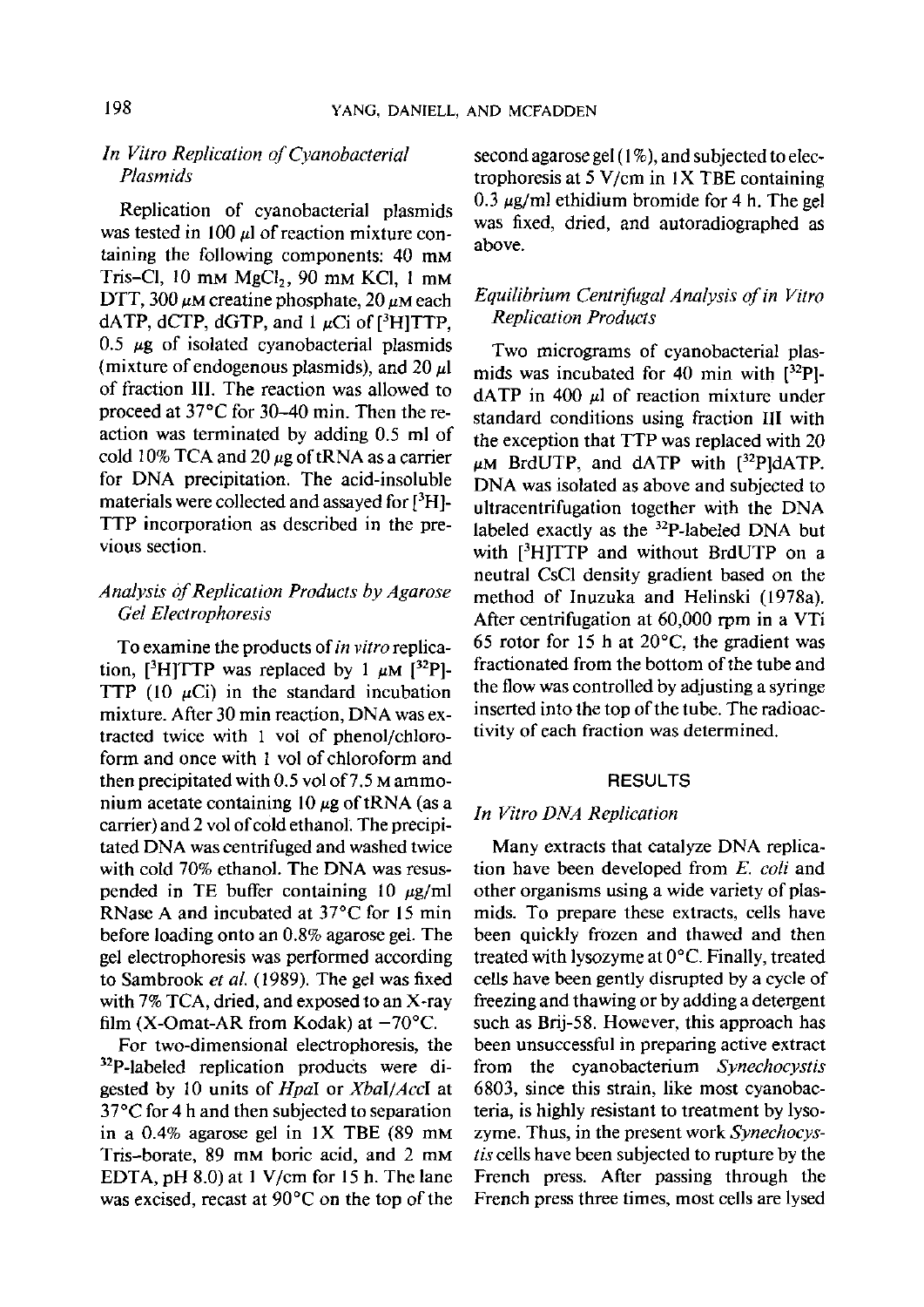| MEMBRANE-ASSOCIATION OF THE CYANOBACTERIAL |
|--------------------------------------------|
| DNA POLYMERASE <sup>®</sup>                |

| Fractions               | DNA polymerase<br>activity (units) | Percentage |  |
|-------------------------|------------------------------------|------------|--|
| Lysate                  | 566.5                              | 100        |  |
| Supernatant             | 39.9                               |            |  |
| Pellet/( $NH4$ ), $SO4$ | 498.7                              | 88         |  |

<sup>a</sup> The DNA polymerase activity was assayed as described under Methods and Materials. One unit of enzyme activity is defined as the amount of enzyme catalyzing incorporation of 1 pmol of [3H]TTP into the activated calf thymus DNA at 37°C in 30 min. The lysate was obtained by lysing cells with a French press, and the supernatant obtained by centrifugation of the lysate at 15,000g for 30 min. The pellet was resuspended in buffer A and treated with solid  $(NH_4)_2SO_4$  to 20% saturation. The mixture was centrifuged and the supernatant was assayed for the DNA polymerase activity (fraction: pellet/ $(NH_4)$ , SO<sub>4</sub>).

efficiently. However, surprisingly, an extract with DNA polymerase activity could not be obtained in the supernatant after high-speed centrifugation of the lysed cells. In contrast to E. coli, most DNA polymerase activity was cosedimented into the pellet with cell debris after centrifugation of the lysate at 14,500g, but it could be released with ammonium sulfate treatment (Table 1), suggesting that DNA polymerase or the DNA replication system in *Synechocystis* may be membraneassociated. Alternatively, the membrane-associated activity could be released in lysates with ammonium sulfate addition to 20% saturation (equivalent to 0.8 M) before centrifugation. Other salts such as KCl and NaCl facilitated the release of activity to some extent, but not as efficiently as ammonium sulfate. A nonionic detergent, Triton X-100 at 0.5 and 2.5%, did not dissociate the DNA polymerase from the membrane, and a combination of ammonium sulfate and Triton did not increase the release (data not shown).

#### Characterization of the in Vitro Replication

Although both the ammonium sulfate-precipitated fraction (fraction II) and fraction III had high replication activity as shown by  $[{}^{3}H]$ -TTP incorporation into the acid-precipitable material, fraction II was less specific for the cyanobacterial plasmids as templates, presumably because this fraction contains nuclease activity which nicks the template randomly, rendering it a nonspecific template for DNA polymerases. For similar reasons, analogous crude extracts from chloroplasts have been further purified by a heparin-agarose column to remove endonuclease activities (Gold et al., 1987; Carillo and Bogorad, 1988). Therefore, the cyanobacterial fraction II was further purified by chromatography on a heparin-agarose column. In the eluate containing fraction III, the endogenous DNA had been removed and DNA synthesis was dependent on the addition of exogenous cyanobacterial plasmids (Fig. 1). The added Synechocystis plasmids were efficient templates for DNA synthesis in vitro, whereas  $E$ . coli plasmid, pUC19, did not support significant [<sup>3</sup>H]TTP incorporation in the presence of fraction III, suggesting high specificity of that fraction. Moreover, the relatively low template activity of pUC19 suggests that repair of nicked plasmids by fraction III was minimal.

From the time course shown in Fig. 1, it is clear that  $[{}^{3}H]TTP$  incorporation was biphasic, leveling off at about 15 min. It is noteworthy that a lag period was not observed, as seen for *in vitro* replication of many E. coli plasmids. The lack of a lag period may indicate that the initiation of plasmid replication in fraction III from Synechocystis does not depend upon synthesis of RNA as a primer.

The dependence of  $[$ <sup>3</sup>H $]$ TTP incorporation on the plasmid concentration and the protein concentration in fraction III is presented in Figs. 2A and 2B. Optimal incorporation was reached at about 10  $\mu$ g/ml plasmid DNA and 800  $\mu$ g/ml proteins.

Table 2 demonstrates the requirements for DNA synthesis in vitro. Like other replication systems, fraction III required  $Mg^{2+}$  for activity. However, it was not dependent on added ATP, but was rather appreciably inhib-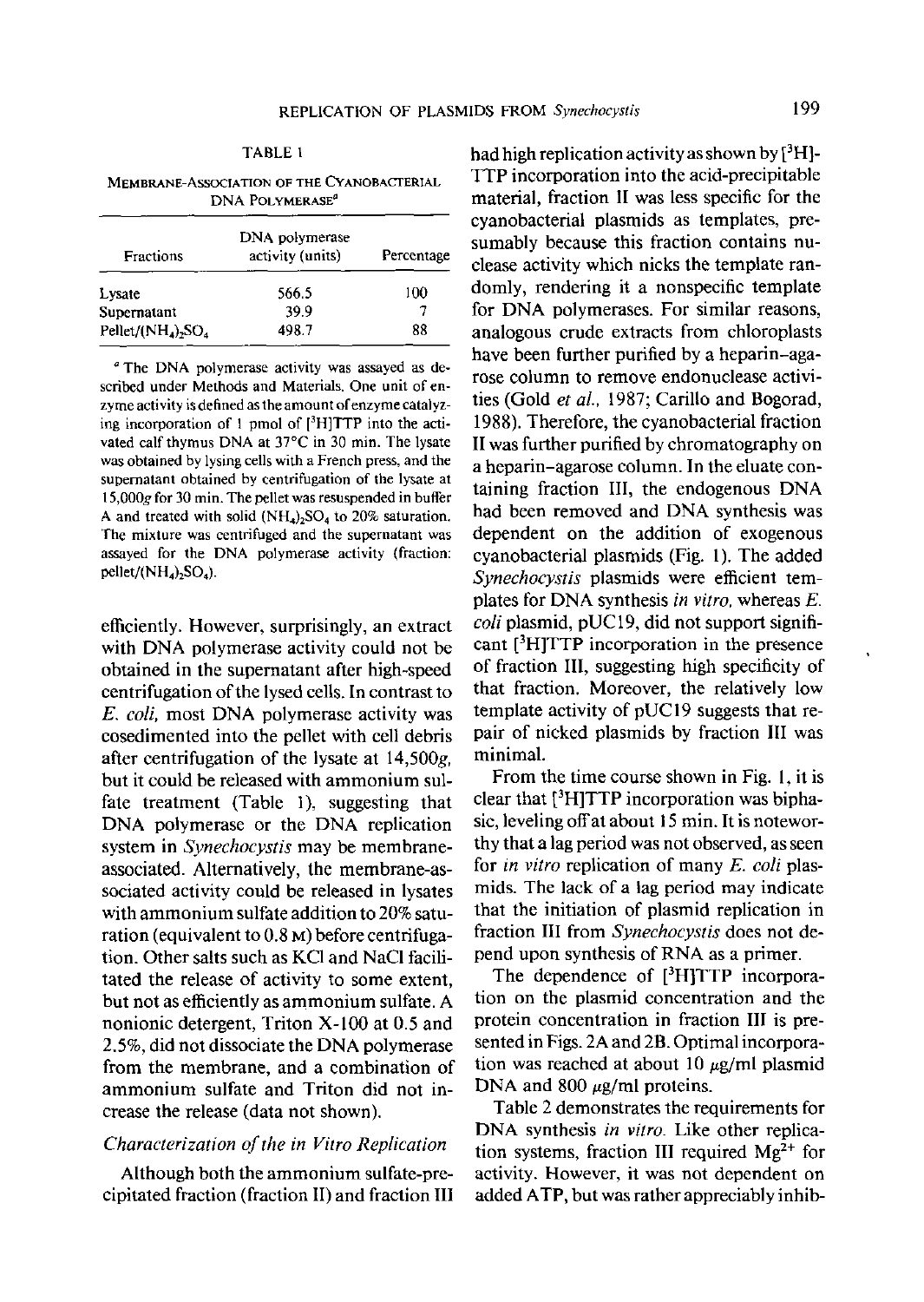

FIG. 1. Time course of in vitro cyanobacterial plasmid replication catalyzed by fraction III. Under standard conditions (see Methods), 200  $\mu$  of reaction mixture was incubated with 1.0  $\mu$ g of added *Synecho*cystis plasmid DNA ( $\bullet$ ), pUC19 DNA ( $\Box$ ), or no exogenous DNA ( $\blacktriangle$ ). An aliquot of 25  $\mu$ l of reaction mixture was taken at desired time points and measured for <sup>3</sup>HITTP incorporation.

ited by added ATP, in contrast to many reports that ATP is required for in vitro replication of plasmids (Staudenbauer, 1976; Conrad and Campbell, 1979; Diaz et al., 1981). It is noteworthy that the apparent lack of ATP dependence in DNA synthesis has also been observed for chloroplast extracts with which plasmids containing chloroplast replication origins were able to replicate in the absence of added ATP (Gold et al., 1987; Carillo and Bogorad, 1988). In addition, synthesis of DNA was slightly reduced in the absence of ribonucleotides (Table 2) or in the presence of the RNA polymerase inhibitor, rifampicin, at  $10 \mu g$ /ml, suggesting that RNA synthesis may not be required for initiation of replication of cyanobacterial plasmids in vitro. The possibility that the added templates had been preprimed seems unlikely, since the plasmids isolated had been treated with alkali. Omission of dNTPs from the reaction mixture reduced incorporation by 90% (data not shown). The DNA gyrase inhibitor, novobiocin, and protein synthesis inhibitor, chloramphenicol, were slightly inhibitory of DNA synthesis (Table 2). Cyanobacterial DNA polymerase was also highly resistant to chain termination by ddTTP. Only 40% inhibition of synthesis was observed even at a 100:1 ratio of ddTTP/TTP (data not shown), at which E. coli DNA polymerase would be completely inhibited (Fuller et al., 1981). The high resistance to chain termination by ddTTP has also been observed for a DNA polymerase isolated from Anacystis nidulans (Lin et al., 1990). However, ethidium broa DNA intercalater, completely mide. blocked plasmid  $[{}^{3}H]TTP$  incorporation by fraction III. The inhibition of DNA synthesis by ethidium bromide has been observed with *in vitro* chloroplast systems (Wu et al., 1986; de Haas et al., 1987).

In order to characterize the products of replication, plasmids were isolated after  $^{32}P$ incorporation in the reaction mixture, precipitated with ethanol, and subjected to electrophoresis on an agarose gel followed by autoradiography. Figure 3 shows the ethidium bromide-stained gel and autoradiogram of the reisolated plasmids. Five ethi-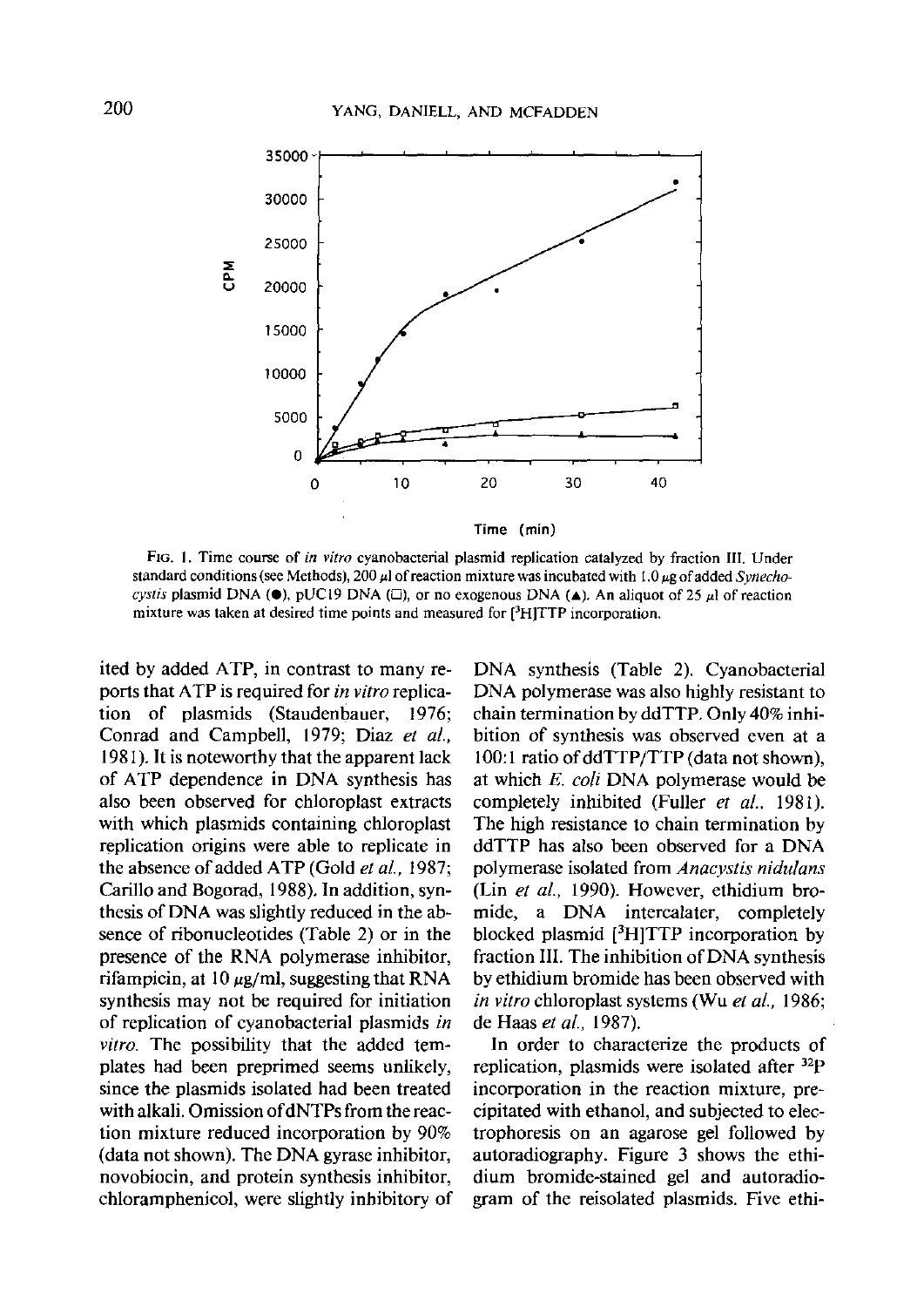

FIG. 2. Effects of protein (top) and DNA template (bottom) concentrations on the  $[{}^{3}H]TTP$  incorporation into cyanobacterial plasmids in vitro. Standard mixtures  $(100 \mu l)$  containing different amounts of fraction III or Synechocystis plasmids as shown were incubated at 37°C for 30 min.

dium bromide-stained bands were observed (Fig. 3A). Plasmids pCA2.4 and pCB2.4 and the 5.2-kb plasmid are the major plasmids in the isolated mixture. The lowest band on the gel corresponds to supercoiled forms (2.4 kb) of pCA2.4 and pCB2.4 (sc 2.4). Above it is the relaxed form (r 2.4) of these plasmids. Bands noted sc 5.2 and r 5.2 represent the 5.2-kb plasmid, and the top band represents the large, l, plasmid (50 kb). As shown in Fig. 3B, after 7 min reaction, about 50% of [32P]-TTP incorporation was found in the relaxed and supercoiled forms of the 2.4-kb plasmids and 5.2-kb plasmid. As the reaction proceeded, more of the relaxed forms of these plasmids were converted into supercoiled plasmids implying function of a DNA gyrase in fraction III. The supercoiled form produced after 75 min of reaction contained about 70% of the total label in 2.4-kb plasmids. From the autoradiogram (Fig. 3B), it is obvious that the small plasmids of about 2.4 kb replicated more actively than the larger plasmid of 5.2 kb, whereas the amounts of both 2.4- and 5.2-kb plasmids were similar as indicated on the ethidium bromide-stained gel. This suggests that DNA synthesis catalyzed by fraction III is somewhat specific with respect to the endogenous templates.

In these experiments (Fig. 3B), replication intermediates of short half-life and low abundance, as is the case for pCA2.4 and pCB2.4 (Yang and McFadden, 1993, 1994), would not have been detected (Nawotka and Huberman, 1988).

#### TABLE<sub>2</sub>

| REQUIREMENTS OF DNA SYNTHESIS WITH    |  |
|---------------------------------------|--|
| Cyanobacterial Plasmids as Templates  |  |
| BY FRACTION III OF Synechocystis 6803 |  |

| Conditions                                       | [ <sup>3</sup> H]TTP<br>incorporation<br>(picomoles) | Percentage |
|--------------------------------------------------|------------------------------------------------------|------------|
| Complete                                         | 0.105                                                | 100        |
| $-ATP$                                           | 0.371                                                | 353        |
| $-MgCl2$                                         | 0.039                                                | 37         |
| $-R$ ibonucleotides                              | 0.069                                                | 65         |
| $+$ Rifampicin (10 µg/ml)                        | 0.067                                                | 64         |
| +Novobiocin (1.5 $\mu$ g/ml)<br>+Chloramphenicol | 0.87                                                 | 83         |
| $(100 \mu g/ml)$<br>+Ethidium bromide            | 0.80                                                 | 76         |
| $(10 \text{ ug/ml})$                             | 0.00                                                 |            |

*Note.* The replication assay was done in  $100 \mu l$  volume as described in the complete reaction conditions as follows: 40 mm Tris-Cl, pH 8.0, 20  $\mu$ M dATP, dCTP, dGTP, 0.5  $\mu$ Ci of [<sup>3</sup>H]TTP, 10 mm MgCl<sub>2</sub>, 90 mm KCl, 250  $\mu$ M each CTP, GTP, UTP, 2 mM ATP, 300  $\mu$ M creatine phosphate, 1 mm DTT, 1  $\mu$ g of cyanobacterial plasmids, and 20  $\mu$ l of fraction III. When MgCl, was omitted from the reaction mixture, Mg<sup>2+</sup> present in fraction III had not been removed.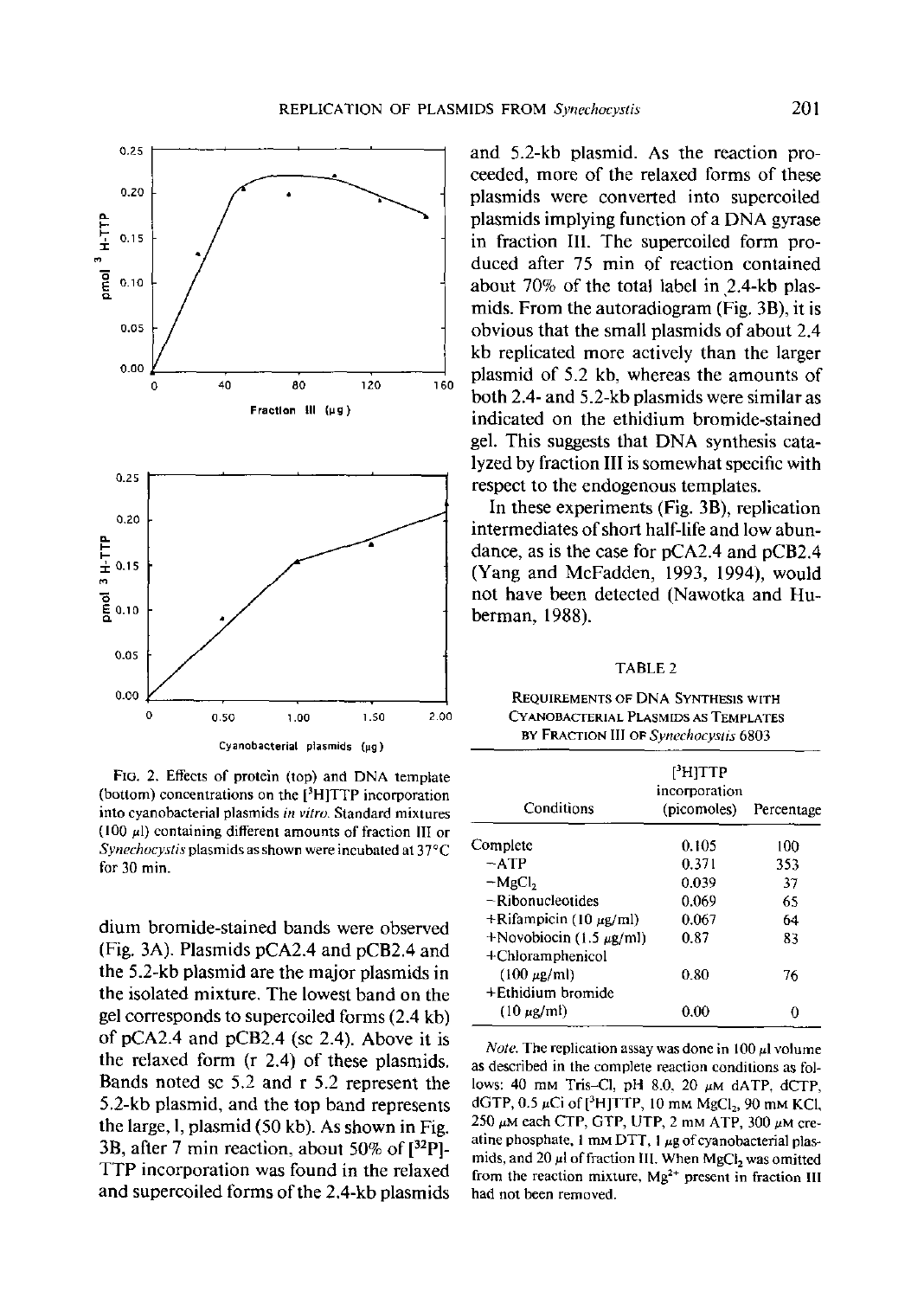

FIG. 3. Electrophoretic analysis of the in vitro replication products of the *Synechocystis* plasmids after different times of reaction as indicated on the top of the photographs, (A) Ethidium-stained gel. (B) Autoradiogram. The in vitro products were isolated by phenol/chloroform extraction and then separated on an 0.8% agarose gel. The gel was dried and exposed to an X-ray film. Bands are marked for B and correspond to the supercoiled and relaxed forms of 2.4-kb plasmids, sc 2.4 and r 2.4; supercoiled and relaxed 5.2-kb plasmid, sc 5.2 and r 5.2; and l, the large plasmid (about 50 kb).

In order to demonstrate that the <sup>32</sup>P incorporation into the cyanobacterial plasmids represents true replication, two-dimensional agarose gel electrophoresis was carried out to probe for replication intermediates during incorporation catalyzed by fraction III. The <sup>32</sup>P-labeled plasmids were purified and digested with *Hpal* or *Accl/Xbal. Hpal* cuts the plasmid  $pCA2.4$  into 1.7-, 0.34-, and 0.25-kb fragments; AccI cuts pCB2.4 uniquely, and Xbal digests pCA2.4 into 2.33- and 0.017-kb fragments. The technique of 2-D gel electrophoresis has been used to map the replication origins of yeast plasmids (Brewer and Fangman, 1987; Huberman et al., 1987) and chromosomal DNA (Huberman et al., 1988; Linskens and Huberman, 1988). Recently, this approach has also been employed to analyze DNA replication of plasmids in vitro (Mahbubani et al., 1992; Hyrien and Mechali, 1992). Specifically, the restriction fragments from the replicating DNA are separated in the first dimension on an agarose gel of low percentage  $(0.4\%$  agarose), on which fragments migrate at a rate depending on their molecular weights. For second-dimensional electrophoresis, the lane of the first dimension is excised and embedded perpendicularly to the initial direction on the top of the second agarose gel of higher percentage  $(1.0\%)$ . In the second gel, DNA molecules migrate not only according to their molecular weights but also depending on their shapes or secondary structures. Nonlinear molecules consisting of the replicative intermediates will migrate slower than the linear molecules of the same size. Thus, linear molecules will migrate at positions along the diagonal of the gel, whereas intermediates having replication branches (such as Y or double Y molecules) or bubbles will run off the diagonal on the gel, appearing as a small arc (Brewer and Fangman, 1987) as illustrated in Fig. 4A. Figures 4B and 4C show heavily exposed autoradiograms of the 2-D agarose gels of restriction-digested replication products. In addition to the spots migrating on the diagonal in the gel, lighter arcs off the diagonal from the  $2.4$ - (Figs. 4B and 4C) and  $3.7$ -kb (Fig. 4B) fragments generated by the *Hpal* or  $XbaI/Accl$  digestion (Figs. 4B and 4C) were observed, indicating that intermediates of nonlinear structure and of low abundance were synthesized in vitro. This low abundance of intermediates in DNA replication has been noted in similar studies (Huberman et al., 1987, 1988; Hyrien and Machali, 1992). However, the typical patterns of the arc for the single or double Y or bubble molecules were not clearly seen. We suggest that the observed DNA molecules with nonlinear structure (Figs. 4B and 4C) were doublestranded linear molecules with a singlestranded branch at a certain position. These structures may be generated from the sigmalike molecules that are known intermediates of rolling-circle replication, which has been recently described as the mechanism for replication of the *Synechocystis* plasmids pCA2.4 and pCB2.4 (Yang and McFadden, 1993, 1994). Since repair processes only generate short patches of DNA which will not cause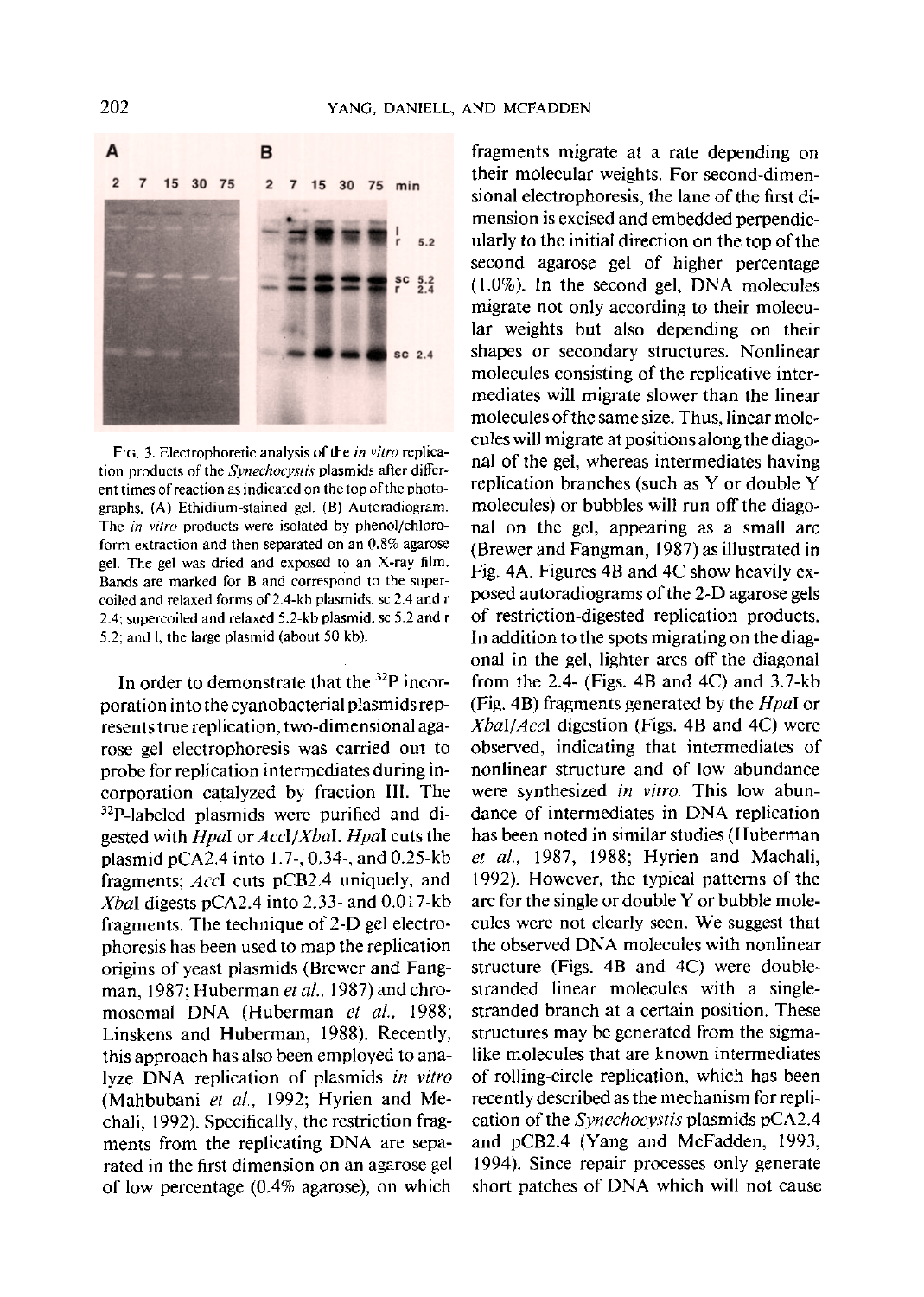

FIG. 4. Two-dimensional electrophoresis and autoradiography of the *in vitro* products. A, redrawn from Mahbubani et al. (1992) by permission of Oxford University Press, shows the typical 2-D profiles of replication intermediates such as Y, double Y, and bubble molecules. These branched intermediates migrate off the diagonal of the 2-D gel, depending on the degree of replication and on their structures. The photographs (corresponding to the monomer region only in A) show the electrophoretic analysis of in vitro products digested by  $Hpal$  (B) or  $Xbal/Accl$  (C). The open arrows point to the diagonal line formed by linear labeled molecules such as fragments from completed unbranched plasmids. The solid arrows indicate the replicative intermediates consisting of nonlinear molecules that migrate off the diagonal on the gel. If incorporation occurred by a DNA repair process, only the diagonal line would be observed. The sizes of individual restriction fragments of plasmids are also marked. The downward lines from each spot of linear fragments are due to breaking of DNA by UV light during photography of the first-dimensional gel. NC indicates the nicked circle of the 5.2-kb plasmid.

migration off the diagonal on the 2-D gel, the above observation suggests that the <sup>32</sup>P incorporation in vitro represents the replication of plasmids.

To test further for replication in vitro, cyanobacterial plasmids were incubated in a standard reaction mixture for 40 min with BrdUTP and [32P]dATP added in place of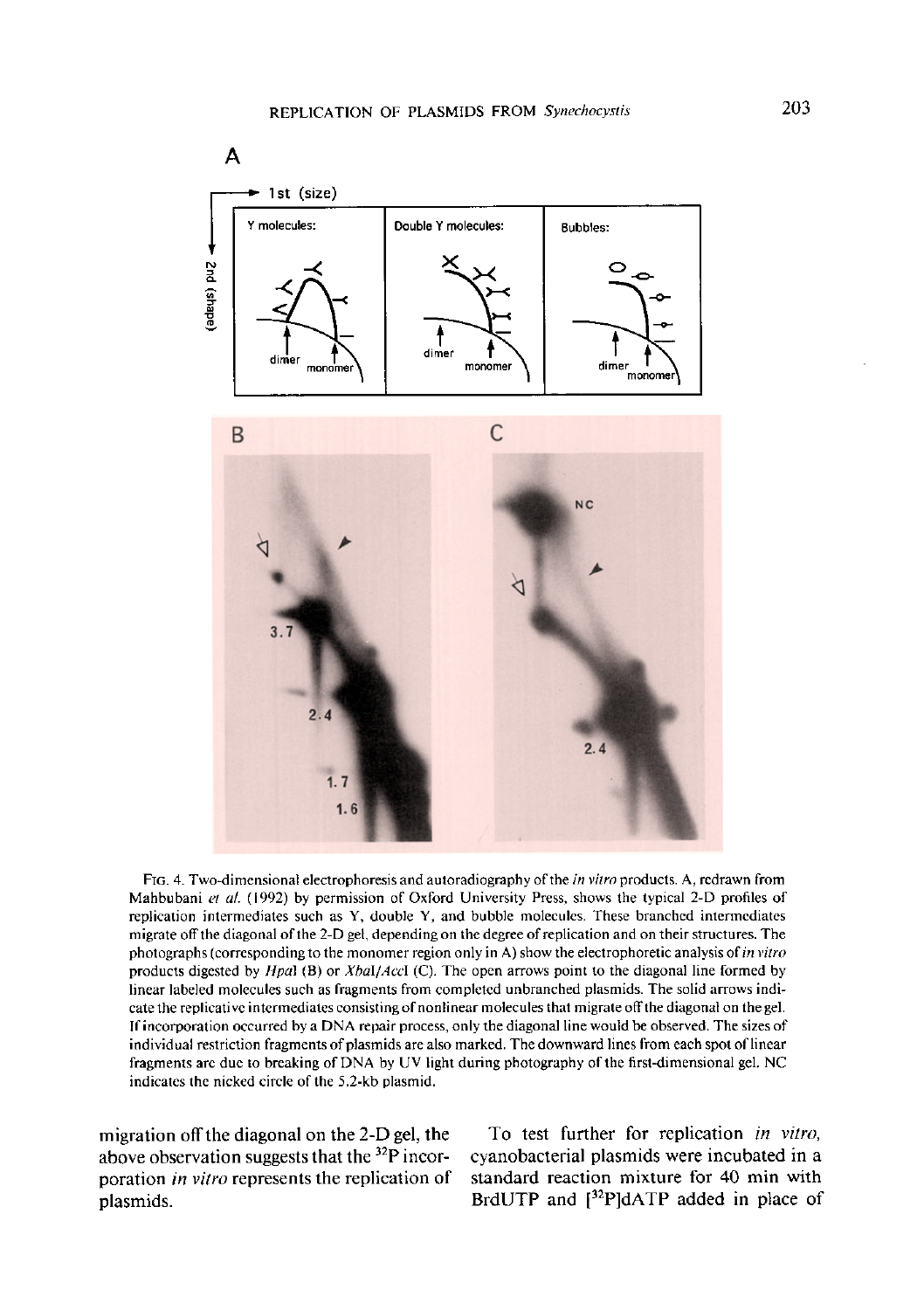

FIG. 5. CsCl equilibrium density shift analysis of the *in vitro* products. Cyanobacterial plasmids were labeled in vitro as described with [32P]dATP in the presence of BrdUTP, isolated by phenol/chloroform extraction, and then subjected to centrifugation in 1.72 g/ml of CsCl at 60,000 rpm in a Beckman VTi 65 rotor overnight. <sup>3</sup>H-labeled cyanobacterial plasmids were added as density standards. Fractions were collected from the bottom of the tube, and radioactivity of each fraction was determined. In the <sup>32</sup>P profile more dense peak (fractions 15-22) corresponds to hybrid molecules consisting of one BrdUMP-labeled strand and one parental strand, and the least dense peak (fractions  $22-27$ ) consists of two parental strands. This latter peak corresponds in density to the peak shown in the <sup>3</sup>H profile.

TTP and dATP, respectively. After isolation, the reaction products were subjected to an equilibrium centrifugation on a neutral CsCl gradient. After fractionating the gradient, 4 major peaks containing <sup>32</sup>P-labeled DNA with different densities were identified (Fig. 5). The lightest peak banded at the same density,  $1.69$  g/ml, as that of the peak for the <sup>3</sup>H-labeled plasmid population. A higher density <sup>32</sup>P-labeled peak banded at approximately 1.73 g/ml and corresponds exactly to the hybrid molecules consisting of the light parental strand and newly synthesized BrdUMP-labeled heavy strand of DNA (Khan et al., 1981). In addition, two denser peaks were also seen in the <sup>32</sup>P profile. We are not sure what these two peaks represent but may be BrdUMP-labeled they singlestranded intermediates and/or duplex molecules which are BrdUMP labeled on both strands. Nonetheless, the observed shift to heavier density of the *in vitro* products suggests the semiconservative replication of cyanobacterial plasmids.

#### **DISCUSSION**

To study the replication of cyanobacterial plasmids, we have established an in vitro plasmid DNA-dependent replication system from the unicellular cyanobacterium Syne*chocystis* 6803. The plasmid synthesis in this system does not require added ATP as does that catalyzed by cell-free extracts from  $E$ . coli. However, the lack of requirement for added ATP has also been seen for in vitro DNA synthesis by extracts purified from chloroplasts (Gold *et al.*, 1987). In the pres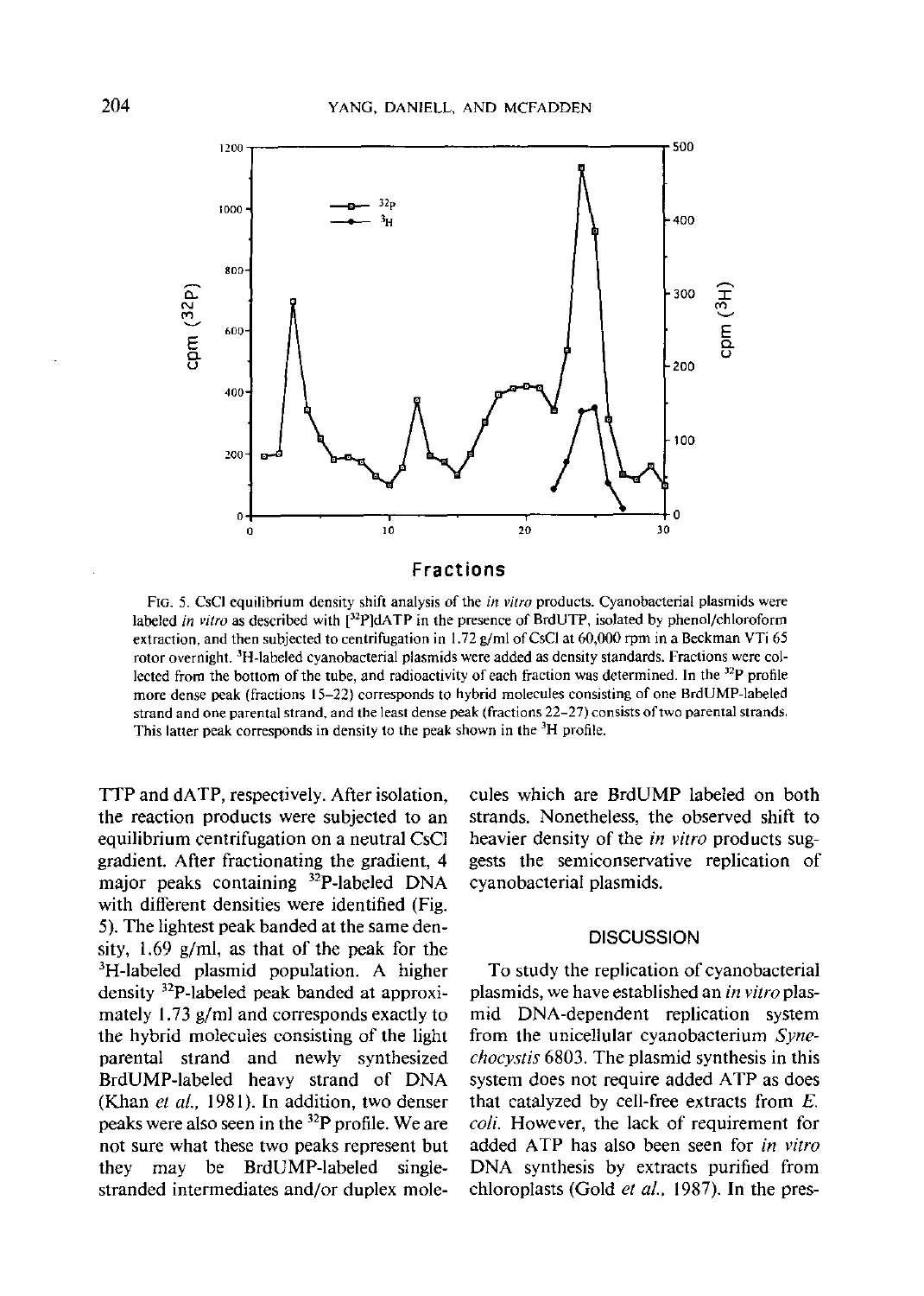ent work, the major form of synthesized plasmids is supercoiled. Furthermore, DNA synthesis in the in vitro system is specific for added Synechocystis plasmids. In addition, unlike that for plasmids ColE1 and R6K (Conrad and Campbell, 1979; Inuzuka and Helinski, 1978a), the present in vitro Synechocystis plasmid-dependent DNA synthesis is not markedly inhibited by the DNA gyrase inhibitor novobiocin or the  $E$ . coli RNA polymerase inhibitor, rifampicin. Omission of ribonucleotides only slightly reduces the observed DNA synthesis. These latter observations are very similar to those observed for replication *in vitro* of  $pT181$  and chloroplast DNA and indicate that replication of cyanobacterial plasmids may not require synthesis of RNA as a primer for the initiation of replication. In turn, this is consistent with our recent detection of a single-stranded intermediate in the replication of plasmids pCA2.4 and pCB2.4 (Yang and McFadden, 1993, 1994) in Synechocystis 6803 cells, which is characteristic for plasmids replicating via a rolling-circle mechanism. Therefore, the observed profile in 2-D-gel electrophoresis for restriction fragments of the *in vitro* products includes arcs that may represent branched molecules generated from sigma-like intermediates arising from rolling-circle replication. In rolling-circle replication, initiation occurs by the introduction of a nick by the plasmid-encoded Rep protein at the origin of replication. The free 3-OH end thus generated is used as a primer for the displacement synthesis of DNA (Gruss and Ehrlich, 1989). The parental strand displaced is cleaved by the same Rep protein and both ends are ligated to generate a single-stranded circular plasmid. The single-stranded plasmid is converted into double-stranded plasmids by host factors.

The replication of cyanobacterial plasmids may require plasmid-encoded proteins, as does that of many  $E$ . coli plasmids. We have found that one of the 2.4-kb plasmids from Synechocystis 6803, pCA2.4, encodes a 39.2kDa protein called RepA that is significantly homologous to the Rep proteins of plasmids from gram-positive bacteria, which have been shown to replicate by a rolling-circle mechanism. RepA has been expressed in  $E$ . coli and partially characterized (Yang and McFadden, 1993). These observations and detection of single-stranded DNA for pCA2.4 and pCB2.4 in cells further suggest that the presently observed in vitro replication of isolated Synechocystis plasmids may proceed by a rolling-circle mechanism, but this must be further tested. In any case, the availability of an in vitro replication system for cyanobacterial plasmids, and at least one replication protein, will enable the characterization of origin sequences and mechanisms to regulate copy numbers of these plasmids. Recently, we have localized the origin sequence of the small plasmid pCA2.4 from Synechocystis to within a 0.38-kb HindIII DNA fragment by using the previously described in vitro system (Yang et al., 1994).

Unlike the case of E. coli, studies of DNA replication of cyanobacterial plasmids are hampered by the lack of plasmid-minus mutants as well as genetic mutants whose replication is impaired. We have not carried out in vivo detailed studies of plasmid replication in cyanobacteria because of the complication that the recombinant chimeric plasmids consisting of E. coli plasmid and cyanobacterial plasmid DNA would tend to rearrange or recombine with endogenous plasmids. Nevertheless, the presently described in vitro plasmid synthesizing system may open a powerful new approach to study plasmid replication among the cyanobacteria.

#### **ACKNOWLEDGMENT**

Support for part of this research by NIH Grant 19,972 is gratefully acknowledged.

#### **REFERENCES**

BREWER, B. J., AND FANGMAN, W. L. (1987). The localization of replication origins on ARS plasmids in S. cerevisiae. Cell 51, 463-471.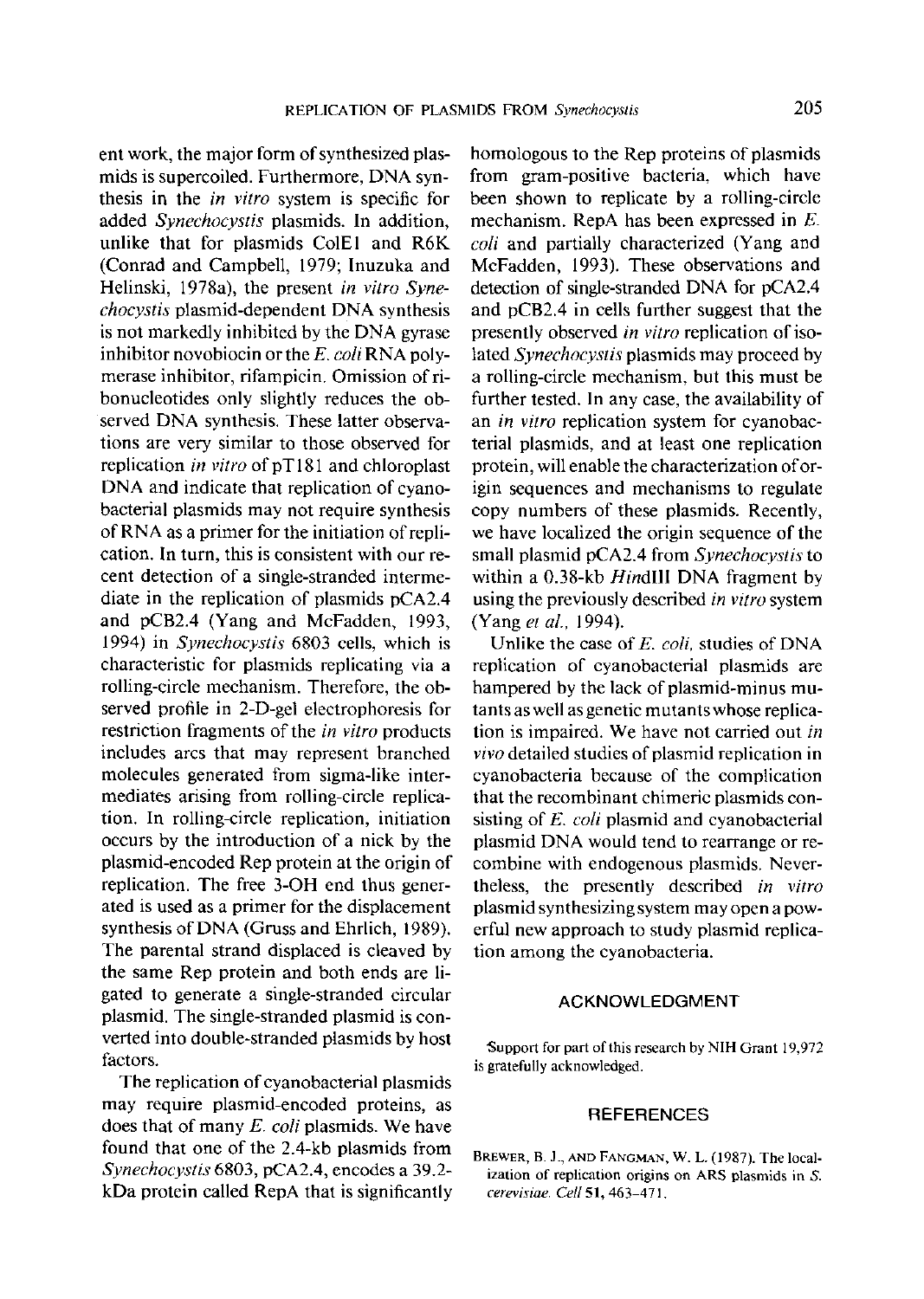- BUZBY, J. S., PORTER, R. D., AND STEVENS, S. E. (1983). Plasmid transformation in Agmenellum quadruplicatum PR-6: Construction of biphasic plasmids and characterization of their transformation properties. J. Bacteriol. 154, 1446-1450.
- CARRILLO, N., AND BOGORAD, L. (1988). Chloroplast DNA replication in vitro. Site specific initiation from preferred templates. Nucleic Acids Res. 16, 5603-5620.
- CHAUVAT, F., DEVERIES, L., VAN DEN ENDE, A., AND VAN ARKEL, G. A. (1986). A host-vector system for gene cloning in the cyanobacterium Synechocystis PCC 6803. Mol. Gen. Genet. 204, 185-191.
- CONRAD, S. E., AND CAMPBELL, J. L. (1979). Characterization of an improved in vitro DNA replication system for Escherichia coli plasmids. Nucleic Acids Res. 6, 3289-3303.
- DE HAAS, J. M., KOOL, A. J., OVERBEEKE, N., BRUG, W. V., AND NIJKAMP, H. J. J. (1987). Characterization of DNA synthesis and chloroplast DNA replication initiation in a Petunia hybrida chloroplast lysate system. Curr. Genet. 12, 377-386.
- DIAZ, R., AND STAUDENBAUER, W. L. (1982). Replication of the broad host range plasmid RSF1010 in cellfree extracts of Escherichia coli and Pseudomonas aeruginosa. Nucleic Acids Res. 10, 4687-4702.
- DIAZ, R., NORDSTROM, K., AND STAUDENBAUER, W. L. (1981). Plasmid R1 DNA replication dependent on protein synthesis in cell-free extracts of E. coli. Nature 289, 326-328.
- FULLER, R. S., KAGUNI, J. M., AND KORNBERG, A. (1981). Enzymatic replication of the origin of the Escherichia coli chromosome. Proc. Natl. Acad. Sci. USA 78, 7370-7374.
- GOLD, B., CARRILLO, N., TEWARI, K. K., AND BO-GORAD, L. (1987). Nucleotide sequence of a preferred maize chloroplast genome template for in vitro DNA synthesis. Proc. Natl. Acad. Sci. USA 84, 194-198.
- GOLDEN, S. S., AND SHERMAN, L. A. (1983). A hybrid vector plasmid is a stable cloning vector for the cyanobacterium Anacystis nidulans R2. J. Bacteriol. 155, 966-972.
- GRUSS, A., AND EHRLICH, S. D. (1989). The family of highly interrelated single-stranded deoxyribonucleic acid plasmids. Microbiol. Rev. 53, 231-241.
- HOUMARD, J. A., AND TANDEAU DE MARSAC, N. (1988). Cyanobacterial genetic tools: Current status. Methods Enzymol. 167, 809-831.
- HUBERMAN, J. A., SPOTILA, L. D., NAWOTKA, K. A., EL-ASSOULI, S. M., AND DAVIS, L. R. (1987). The in vivo replication of the yeast 2m plasmid. Cell 51, 473-481.
- HUBERMAN, J. A., ZHU, J., DAVIS, L. R., AND NEWTON, C. S. (1988). Close association of a DNA replication origin in an ARS on chromosome IV of the yeast, Saccharomyces cerevisiae. Nucleic Acids Res. 16, 6373-6384.
- HYRIEN, O., AND MECHALI, M. (1992). Plasmid replication in Xenopus eggs and egg extracts: A 2D gel electrophoretic analysis. Nucleic Acids Res. 20, 1463-1469.
- INUZUKA, M., AND HELINSKI, D. R. (1978a). Replication of antibiotic resistance plasmid R6K DNA in vitro. Biochemistry 17, 2567-2573.
- INUZUKA, M., AND HELINSKI, D. R. (1978b). Requirement of a plasmid-encoded protein for replication in vitro of plasmid R6K. Proc. Natl. Acad. Sci. USA 75, 5381-5385.
- JAZWINSKI, M., AND EDELMAN, G. M. (1979). Replication in vitro of the 2-m DNA plasmid of yeast. Proc. Natl. Acad. Sci. USA 76, 1223-1227.
- KHAN, S. A., CARLETON, S. M., AND NOVICK, R. P. (1981). Replication of plasmid pT181 DNA in vitro: Requirement for a plasmid-encoded product. Proc. Natl. Acad. Sci. USA 78, 4902-4906.
- KORNBERG, A., AND BAKER, T. A. (1992). "DNA Replication," 2nd ed. W. H. Freeman, New York.
- KUES, U., AND STAHL, U. (1989). Replication of plasmids in gram-negative bacteria. Microbiol. Rev. 56,  $491 - 516$ .
- KUHLEMEIER, C. J., BORRIAS, W. E., VAN DEN HONDEL, C. A. M. J. J., AND VAN ARKEL, G. A. (1981). Vectors for cloning in evanobacteria: Construction and characterization of two recombinant plasmids capable of transformation to Escherichia coli K12 and Anacystis nidulans R2. Mol. Gen. Genet. 184, 248-254.
- KUHLEMEIER, C. J., THOMMAS, A., VAN DER ENDE, A., VAN LEEN, R., BORRIAS, W. E., VAN DEN HONDEL, C. A. M. J. J., AND VAN ARKEL, G. A. (1983). A hostvector system for gene cloning in the cyanobacterium Anacystis nidulans R2. Plasmid 10, 156-163.
- LIN, H. J., CANNON, G. C., AND HEINHORST, S. (1990). Purification and characterization of a DNA polymerase from the cyanobacterium Anacystis nidulans R2. Nucleic Acids Res. 18, 6659-6663.
- LINSKENS, M. H., AND HUBERMAN, J. A. (1988). Organization of replication of ribosomal DNA in Saccharomyces cerevisiae. Mol. Cell. Biol. 8, 4927-4935.
- MAHBUBANI, H. M., PAULL, T., ELDER, J. K., AND BLOW, J. J. (1992). DNA replication initiates at multiple sites on plasmid DNA in Xenopus egg extracts. Nucleic Acids Res. 20, 1457-1462.
- NAWOTKA, K. A., AND HUBERMAN, J. A. (1988). Twodimensional gel electrophoretic method for mapping DNA replicons. Mol. Cell Biol. 8, 1408-1413.
- PERKINS, D. R., AND BARNUM, S. R. (1992). DNA sequence and analysis of a cryptic 4.2-kb plasmid from the filamentous cyanobacterium, Plectonema sp. strain PCC 6402. Plasmid 28, 170-176.
- SAKAKIBARA, Y., AND TOMIZAWA, J. I. (1974). Replication of colicin E1 plasmid DNA in cell extracts. Proc. Natl. Acad. Sci. USA 71, 802-806.
- SAMBROOK, J., FRITSCH, E. F., AND MANIATIS, T. (1989). "Molecular Cloning: A Laboratory Manual,